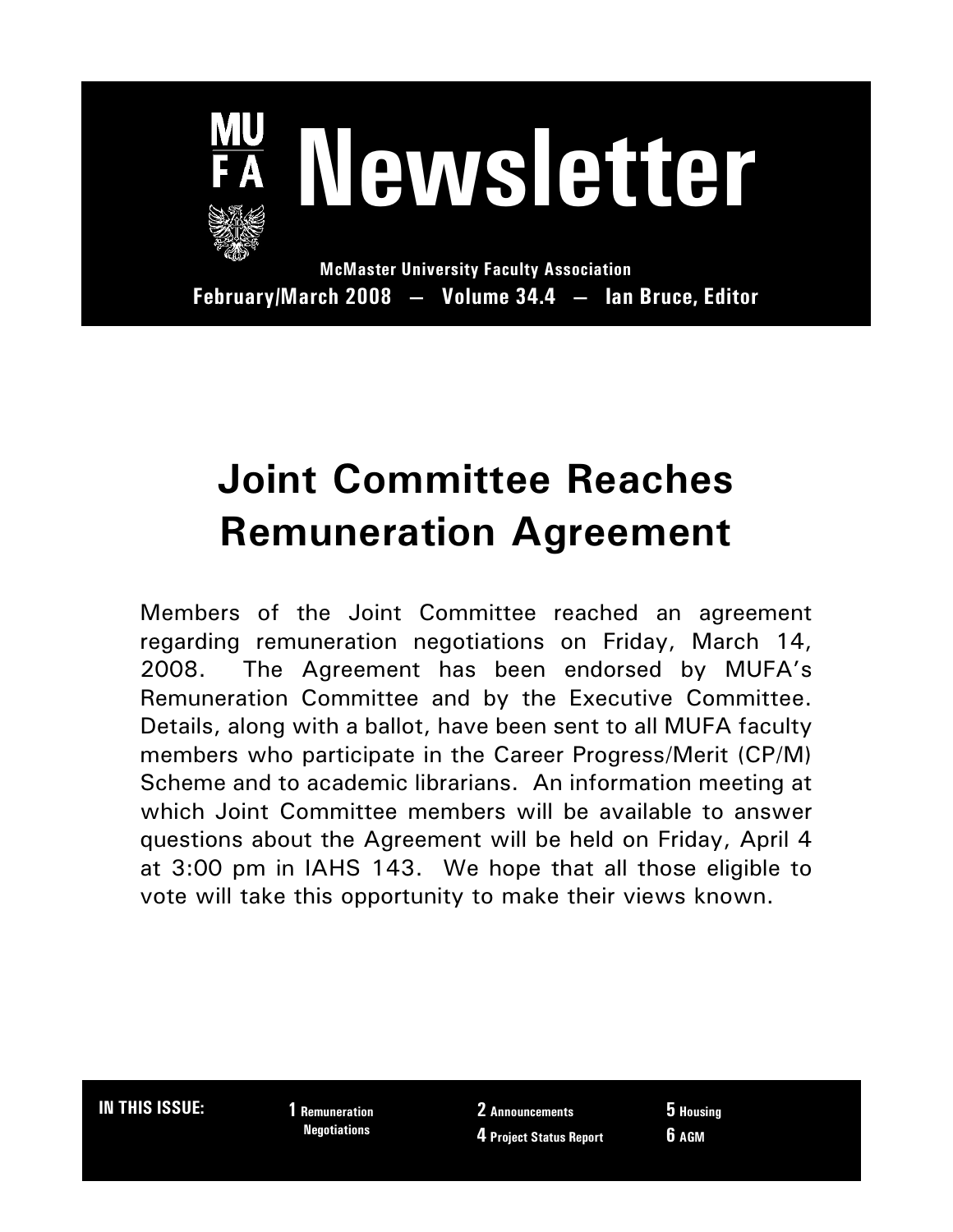#### **MUFA Reps on New Committees**

The Joint Committee has agreed that the *Code of Conduct for Faculty* should be reviewed and possibly revised. **David Hitchcock** (Philosophy) and **Dorothy Pawluch** (Sociology) will be representing MUFA on a joint committee to undertake this review.

In order to be compliant with the Federal Contractors Program, McMaster must track and analyze its workforce to ensure that it conforms with the principles of employment equity (i.e., Visible Minorities, Women, Persons with Disabilities, & Aboriginals). In order to prepare for the dissemination of a survey, which will be sent to all employees, an Advisory Committee has been struck. **Catherine Connelly** (Human Resources & Management) will be MUFA's representative.

A small group of safety and security conscious individuals representing a cross section of the McMaster community has been organized to meet and discuss security/safety issues on campus. The group will also conduct a tour (safety rounds) of the campus and make recommendations. **Nancy Bouchier** (Kinesiology) is MUFA's representative.

The Senate Committee on Appointments and the MUFA Executive have agreed to create a four-person subcommittee to review and prepare guidelines that faculty could use for creating and maintaining a personal Teaching Dossier for use in Tenure & Promotion and teaching award applications. **Peter Sutherland** and **Lorraine York** will serve as MUFA's representatives.

#### **Passages**

**DOUGLAS M. DAVIES,** Professor Emeritus, Biology, February 1, 2008

**LESLIE GORDON,** Librarian, Acquisitions, November 2007

#### **Welcome New Members**

| Petra Arck           | Medicine                |
|----------------------|-------------------------|
| Laura Banfield       | Health Sciences Library |
| Kelly Dore Banks     | Obstetrics & Gynecology |
| Jon Draper           | Pathology/Biochemistry  |
| Paul Forsythe        | Medicine                |
| Jan Modersitzki      | Computing & Software    |
| Maureen Padden       | Geography & Earth Sci   |
| Mike Reid            | Physics & Astronomy     |
| Krishnakali Sengupta | Economics               |
| Ulrich Riller        | Geography & Earth Sci   |
|                      |                         |

#### **Employee & Family Assistance Program**

A new service provider has been identified for McMaster's Employee and Family Assistance Program (EFAP), which provides free, confidential and professional counseling on a wide range of personal, financial and workplace issues. After careful evaluation and consideration, a selection committee, on which Juanita DeBarros represented MUFA, unanimously endorsed Human Solutions to be McMaster's EFAP provider effective March 1, 2008.

A Canadian firm, Human Solutions is able to offer EFAP services to McMaster employees across the country and internationally. A leader in diversity, the company provides service in over 150 different languages.

During the transition period, Human Solutions is working cooperatively with the current provider (Hurst Place) to ensure continued EFAP services for employees and their family members.

Those currently using EFAP services will have until the end of March 2008 to complete counseling with Hurst Place. Those who have not yet completed counseling at that time may transfer to Human Solutions. All employees who have attended counseling during the past several months have been informed of this upcoming change through a letter jointly written by McMaster and Hurst Place.

For information or to book an appointment, call the Client Service Centre at: 1-800-663-1142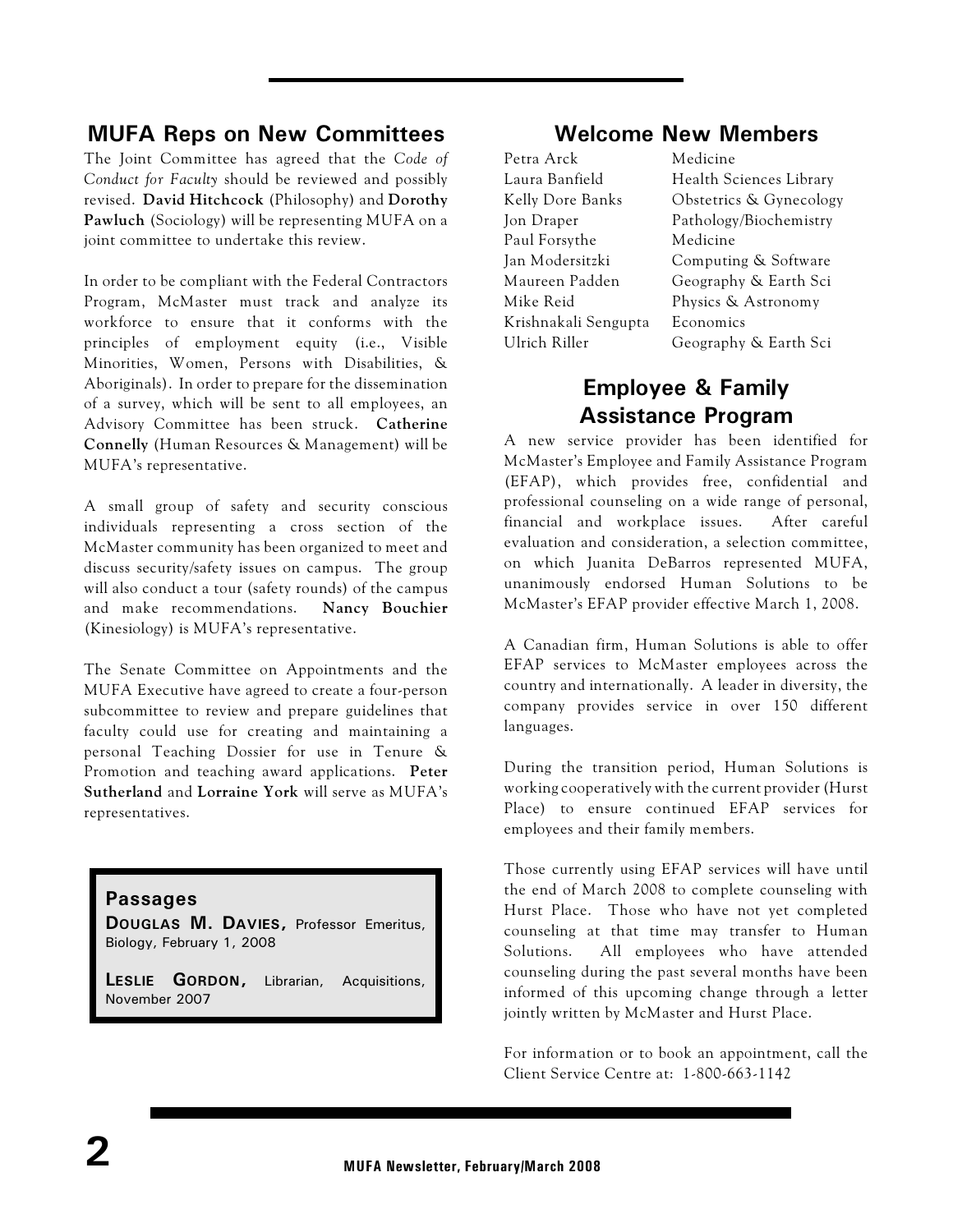#### **MUFF Student Aid**

If you are a member of the McMaster University salaried pension plan and have children enrolled fulltime in a first baccalaureate degree program at McMaster, they may be eligible to apply for the following scholarships:

**THE MCMASTER UNIVERSITY FUTURES FUND GRADUAND AWARD** Established in 2000. To be awarded to the child of a member of McMaster University's salaried pension plan who has demonstrated outstanding academic achievement. Recipient must obtain a Sessional Average of 9.5 or greater and be in the final year of their program. Value: \$1,000. For 2008 up to two scholarships at \$1,000 each.

**THE MCMASTER UNIVERSITY FUTURES FUND IN-COURSE AWARDS** Established in 2000. Four scholarships to be awarded to the children of members of the McMaster University salaried pension plan who have demonstrated outstanding academic achievement. Recipient must obtain a Sessional Average of 9.5 or greater and be registered as a fulltime student (24 units or greater). Value: \$1,800 each. For 2008 up to seven scholarships at \$1,800 each.

Students should submit an application to the Office of Student Financial Aid & Scholarships by **April 15<sup>th</sup>.** 

For more information, visit http://sfas.mcmaster.ca, HIGHLIGHTS, Awards by Application. There, you will be able to download the Application, see Terms for all scholarships by application, and a copy of the Poster.

If your son or daughter contributes to the community, they may also be interested in applying for a **COMMUNITY CONTRIBUTION AWARD**. See HIGHLIGHTS for more information.

Continuing students, post-degree students, and students registered in the McMaster Medical program are not eligible for these awards.

#### **Quality Matters**

The 2008 provincial budget is fast approaching, and it is time once again for Ontario's faculty and academic librarians to come together and voice their concerns to government about threats to quality education, like growing student faculty ratios, workload, and increasing class sizes.

Your participation is critical if we are to move the government to provide the level of operating funding that is required to give Ontario students the quality education they deserve.

Governments sometimes move on the basis of doing what is right, and what is good for the long term benefit of the province. However, in most instances, governments respond to what they see as public demand. It is time to let the government and opposition know that providing universities with the operating and capital funding that they require is not only the right thing to do but also the politically wise course of action.

One thing that you can do today is visit the **Quality Matters** website: www.quality-matters.ca

This web site includes background information and research. But perhaps most importantly, it has an action centre which will automatically put you in contact with your local MPP. You will find a draft letter, asking your MPP to support post secondary education. You are encouraged to amend this letter to reflect your own experience.

The success of the Quality Matters campaign depends on your involvement. Certainly there is strength in numbers, and with faculty and academic librarians across the province voicing their concerns together, we can use the strength we have as a collective to advocate for improved higher education funding and improved benefits.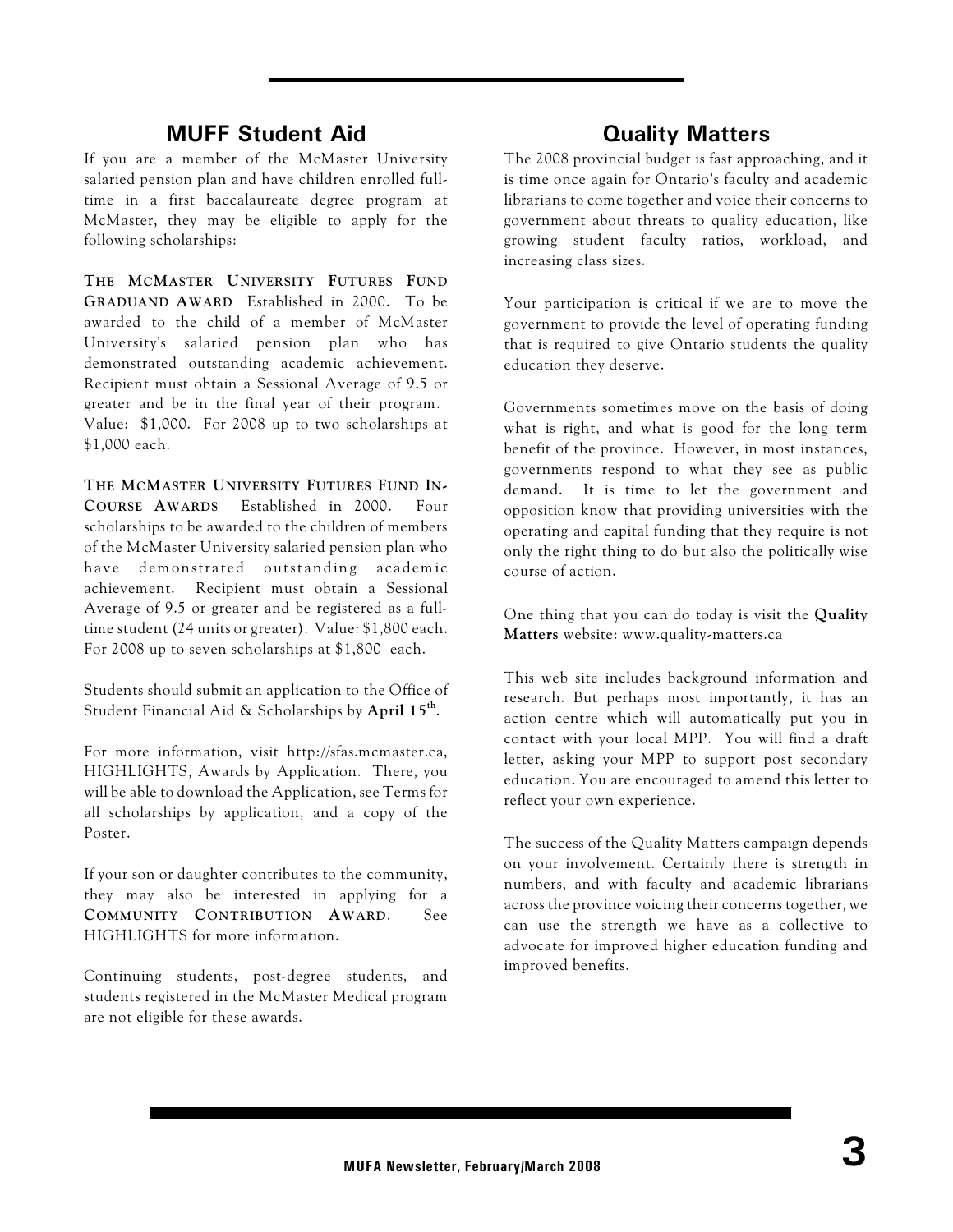### **Project Status Reports**

 **(as of March 5, 2008)**

| <b>Project Name</b>                                                                         | <b>Estimated</b><br><b>Completion</b><br>Date | <b>Approved or</b><br>Anticipated<br><b>Budget</b>                  | <b>Status</b>                                                                                                                                                                                                                                       |
|---------------------------------------------------------------------------------------------|-----------------------------------------------|---------------------------------------------------------------------|-----------------------------------------------------------------------------------------------------------------------------------------------------------------------------------------------------------------------------------------------------|
| Project & Budget Approved                                                                   |                                               |                                                                     |                                                                                                                                                                                                                                                     |
| <b>Faculty of Engineering</b><br>School for Engineering Practice<br>and Graduate Studies    | February 2009                                 | \$38,000,000<br>orig project<br>scope \$8.6 mil<br>December<br>2005 | Foundation work 100%. 3rd and 4 <sup>th</sup> level concrete<br>walls nearing completion. Site services work<br>continuing. Mechanical and electrical rough-ins have<br>commenced. Curtain Wall installation to commence<br>in May.                 |
| Burke Science Building                                                                      | Spring 2008                                   |                                                                     | Phase 1 (BSB south wing)- All floors completed                                                                                                                                                                                                      |
| Phases 1, 2a and 2b                                                                         | (Phase 2b)                                    |                                                                     | Phase 2a (BSB east wing)-All floors completed                                                                                                                                                                                                       |
| <b>General Science Building</b><br>Air quality and health and<br>safety upgrades<br>Phase 3 |                                               | \$41,000,000<br>orig project<br>scope \$30 mil<br>January 2004      | Phase 2b (BSB north wing)-One isolated area<br>completed. Demolition and asbestos work<br>complete. Work on 2 <sup>nd</sup> & 3 <sup>rd</sup> filors 98% complete.<br>Work on 1 <sup>st</sup> floor 50% complete<br>Phase 3 (GSB) - Work completed. |
| <b>McMaster Front Entrance</b><br>Improvements - Phase 2                                    | Summer 2008                                   | \$5,000,000                                                         | Design work complete. First stage of landscaping to<br>be implemented with construction of new<br>Engineering building in 2008                                                                                                                      |
| MUMC Biosafety Lab 3 (FHS)                                                                  | Spring 2008                                   | \$2,500,000                                                         | Engineering design work complete. Tendering to<br>commence shortly.                                                                                                                                                                                 |
| <b>MUMC Life Safety Systems</b>                                                             | Spring 2008                                   | \$6,200,000<br>(Mac share)                                          | Project is at approximately 90% complete. Fire<br>alarm work and sprinkler work progressing well.<br>Completed on 4 levels. Building control work 90%<br>complete.                                                                                  |
|                                                                                             |                                               | \$33,500,000<br>orig budget                                         | Tendering complete. Garage-related concrete is<br>complete. 98% mechanical/electrical site work<br>complete. Structural steel complete. Precast<br>concrete stands complete.                                                                        |
| Ronald V. Joyce Stadium /<br><b>Underground Parking Garage</b>                              | February 2008                                 | \$23.5 mil<br>January 2006                                          | Stadium participant work 90% complete. Work on<br>media box has commenced.                                                                                                                                                                          |
| MDCL 2 <sup>nd</sup> Floor Fitout                                                           | Summer 2009                                   | \$26,000,000                                                        | Schematic Design has commenced. Tender<br>advertisement has been issued.                                                                                                                                                                            |
| Thode Library Learning<br>Commons                                                           | Phase 1<br><b>Fall 2008</b>                   | \$850,000                                                           | Phase 1 (ground floor partial renovation) is in design<br>stage and work to commence this May.                                                                                                                                                      |
| <b>Project Not Approved and</b>                                                             |                                               |                                                                     |                                                                                                                                                                                                                                                     |

**Budget Pending**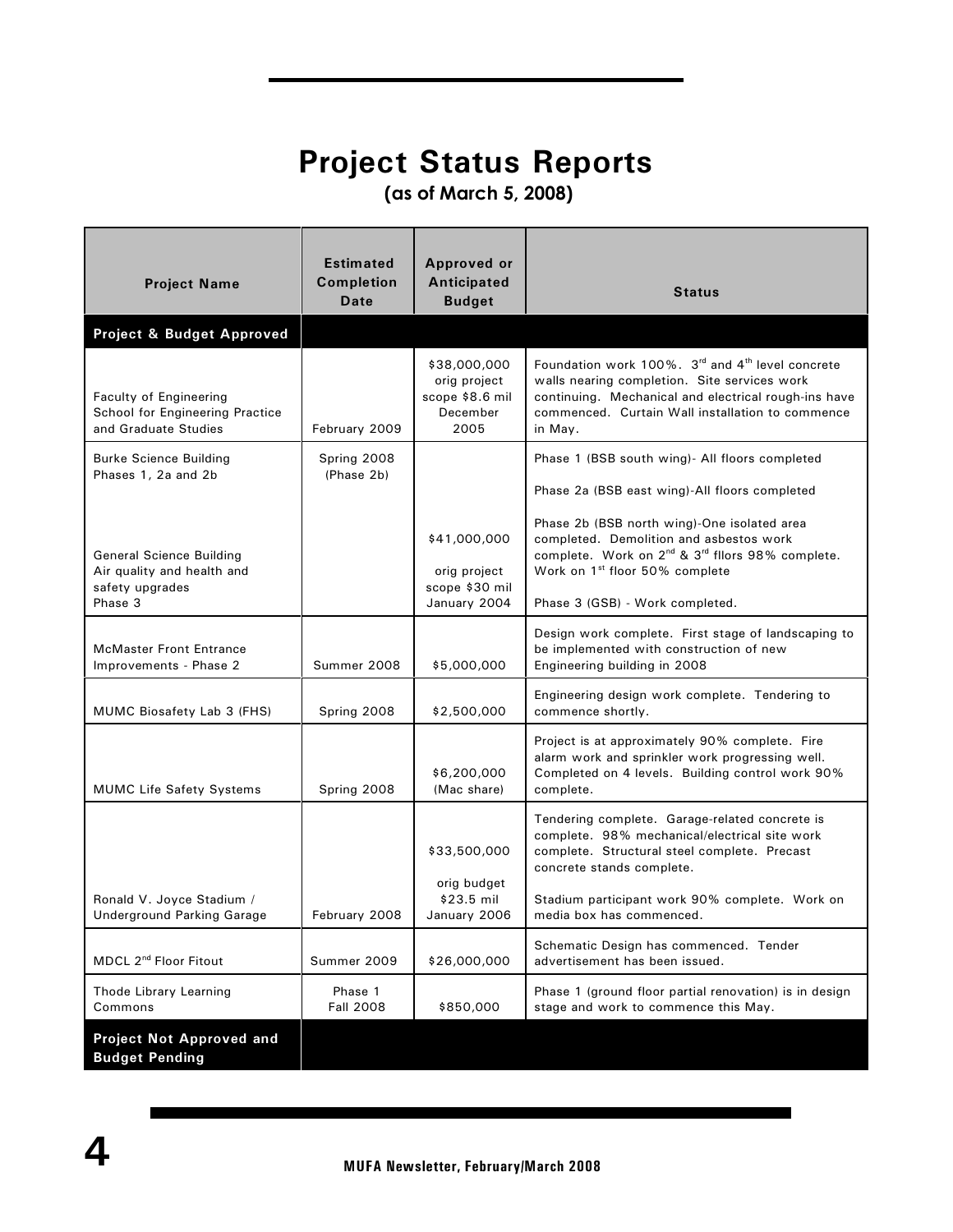| Main Entrance Building Complex<br>for the Faculties of Engineering,<br>Science, and Health Sciences<br>Phase 2 |                  |              |                                                                                                                                                                                     |
|----------------------------------------------------------------------------------------------------------------|------------------|--------------|-------------------------------------------------------------------------------------------------------------------------------------------------------------------------------------|
| <b>Burlington Campus</b>                                                                                       | <b>Fall 2009</b> | \$35,000,000 | Business plan and functional plan currently being<br>developed. Alternate locations from the original<br>downtown location are being considered.                                    |
| Project Not Approved,<br><b>Under Consideration</b>                                                            |                  |              |                                                                                                                                                                                     |
| Liberal Arts Building                                                                                          |                  |              | A space audit of existing space within the Faculties<br>of Social Sciences and Humanities has been<br>completed. Functional programme development to<br>be completed in Spring 2008 |
| Thode Library Learning<br>Commongs                                                                             |                  |              |                                                                                                                                                                                     |
| <b>For Future Consideration</b>                                                                                |                  |              |                                                                                                                                                                                     |
| Above Ground Parking Structure                                                                                 |                  |              | On hold pending campus wide parking review                                                                                                                                          |
| Sports Arena                                                                                                   |                  |              | Offsite location                                                                                                                                                                    |
| <b>Tennis Courts</b>                                                                                           |                  |              |                                                                                                                                                                                     |

**Rental Property** Westdale, four-bedroom, furnished home available from July or August 2008 to July or August 2009. A 20-minute walk from

McMaster University. Very close to bus routes, walking trails at Cootes Paradise, park and shopping in Westdale Village. Rent \$1,550 per month, plus utilities. There is a small flower and vegetable garden, a sun room, all appliances and parking for two cars. Call Jane at 905- 393-3688.

**Sabbatical House for Rent Furnished** 1867 brick, Victorian on two fenced acres. Enjoy a country setting just 4 km from McMaster University. This beautiful 3,500 square foot house with 2 baths

and 4 bedrooms, all with high quality beds (we recently ran a bed and breakfast here). It is child friendly, and features a full enclosed swimming pool. The kitchen has modern appliances. This is a great place for a visiting scholar. Our friends call it one of the nicest properties in the Niagara region. Available July 1, 2008 to June 30, 2009. \$2,200/month exclusive of utilities (negotiable). Please contact 905-304-1655 for more details.

**House for Rent** Small, partially furnished house for rent in Westdale area (near Churchill Park and Princess Point). Ideal for visiting professor. Any interested party would need to take care of cat during the owner's absence. The house is available from July 1, 2008 to July 1, 2009, although the timeframe can be amended. Non-smokers only. Please call 905-540- 1701 or ext. 24774 for details.